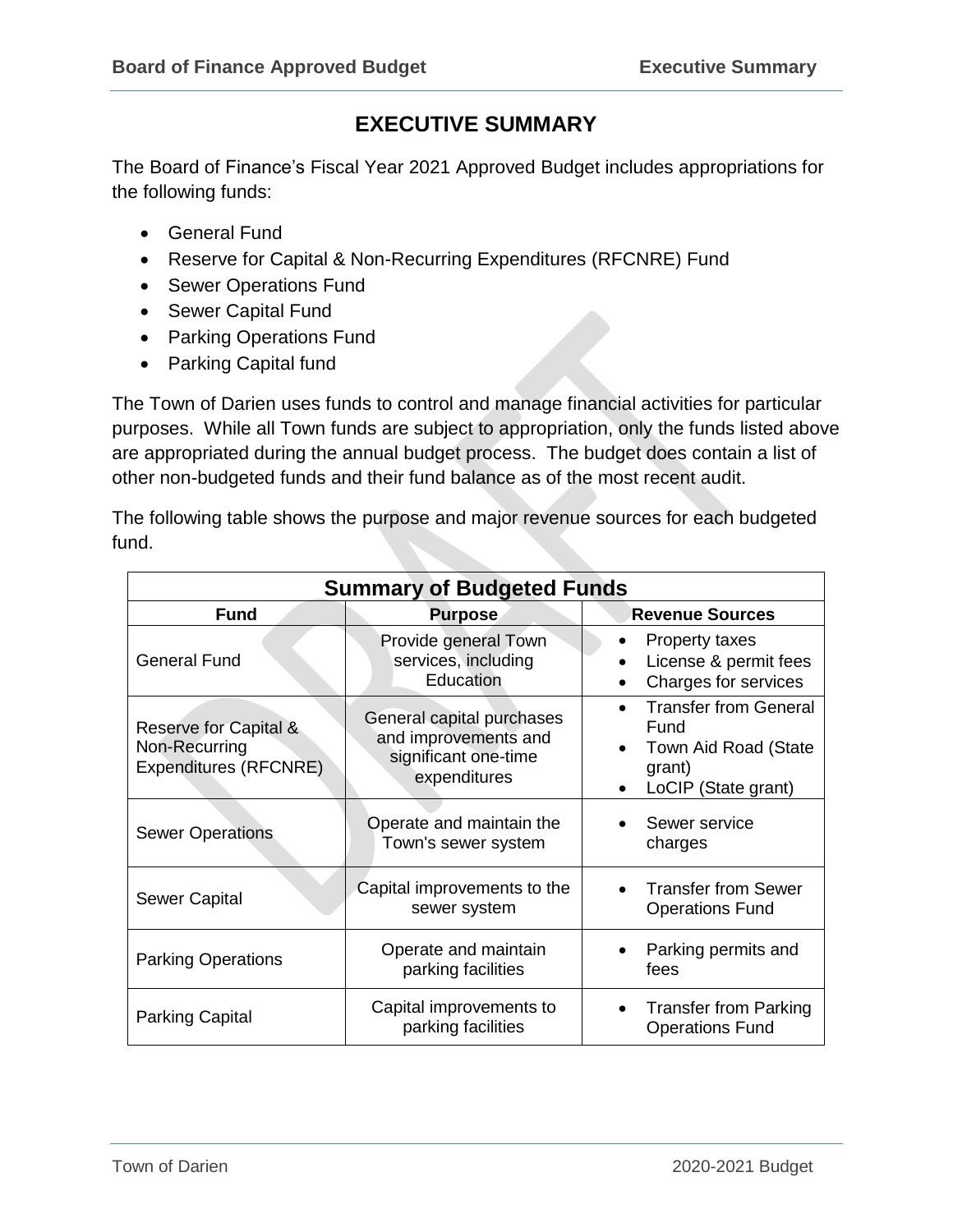#### **Budget Process**

The budget process for the Town of Darien is guided by Chapter XI, Section 39 of the Town Charter. All annual budgets are recommended by the Board of Selectmen (BOS) and the Board of Education (BOE) to the Board of Finance (BOF). Following careful review, the BOF recommends final budgets for approval by the Representative Town Meeting (RTM). The Charter requires adoption of the budget by the RTM at the Annual Budget Meeting held the second Monday of May. Per Section 39(d) of the Town Charter, the RTM, at the Annual Budget Meeting, may only approve or decrease the appropriations or mill rate submitted by the Board of Finance.

The Board of Selectmen's budget deliberation process begins when the Department requests are submitted to the Town Administrator in December. A public health emergency was declared after the BOF public hearing, but before the Board began budget deliberations. The budget process was delayed 30 days as allowed under Executive Order C. The major milestones in the budget process, with original and revised dates for the FY 2021 budget, are as follows:

| <b>Milestone</b>                       | <b>Original Date</b>    | <b>Revised Date</b> |  |
|----------------------------------------|-------------------------|---------------------|--|
| Department requests submitted to Town  | December 15, 2019       |                     |  |
| Administrator                          |                         |                     |  |
| Town Administrator's Proposed Budget   | <b>January 27, 2020</b> |                     |  |
| submitted to the BOS                   |                         |                     |  |
| <b>BOS and BOE recommendations</b>     |                         |                     |  |
| presented to the BOF (First Tuesday of | March 3, 2020           |                     |  |
| March)                                 |                         |                     |  |
| <b>BOF Public Hearing</b>              |                         |                     |  |
| (Second Tuesday of March)              | March 10, 2020          |                     |  |
| <b>BOF</b> budget vote                 | April 14, 2020          | May 14, 2020        |  |
| RTM vote at the Annual Budget Meeting  |                         | June 8, 2020        |  |
| (Second Monday in May)                 | May 11, 2020            |                     |  |

The Board of Finance, by charter, has the right to establish a transfer approval process and to transfer unexpended balances between accounts throughout the year. The BOE, per State law, has authority to transfer within the approved Education budget. Additional, or "special", appropriations must be recommended by the Board of Finance for RTM approval.

# **Priorities and Issues**

The Board of Finance's approved budget was prepared with an acknowledgement that Covid-19 has put significant pressure on Darien residents and businesses. The Board received input from both the BOS and BOE on possible reductions that could be made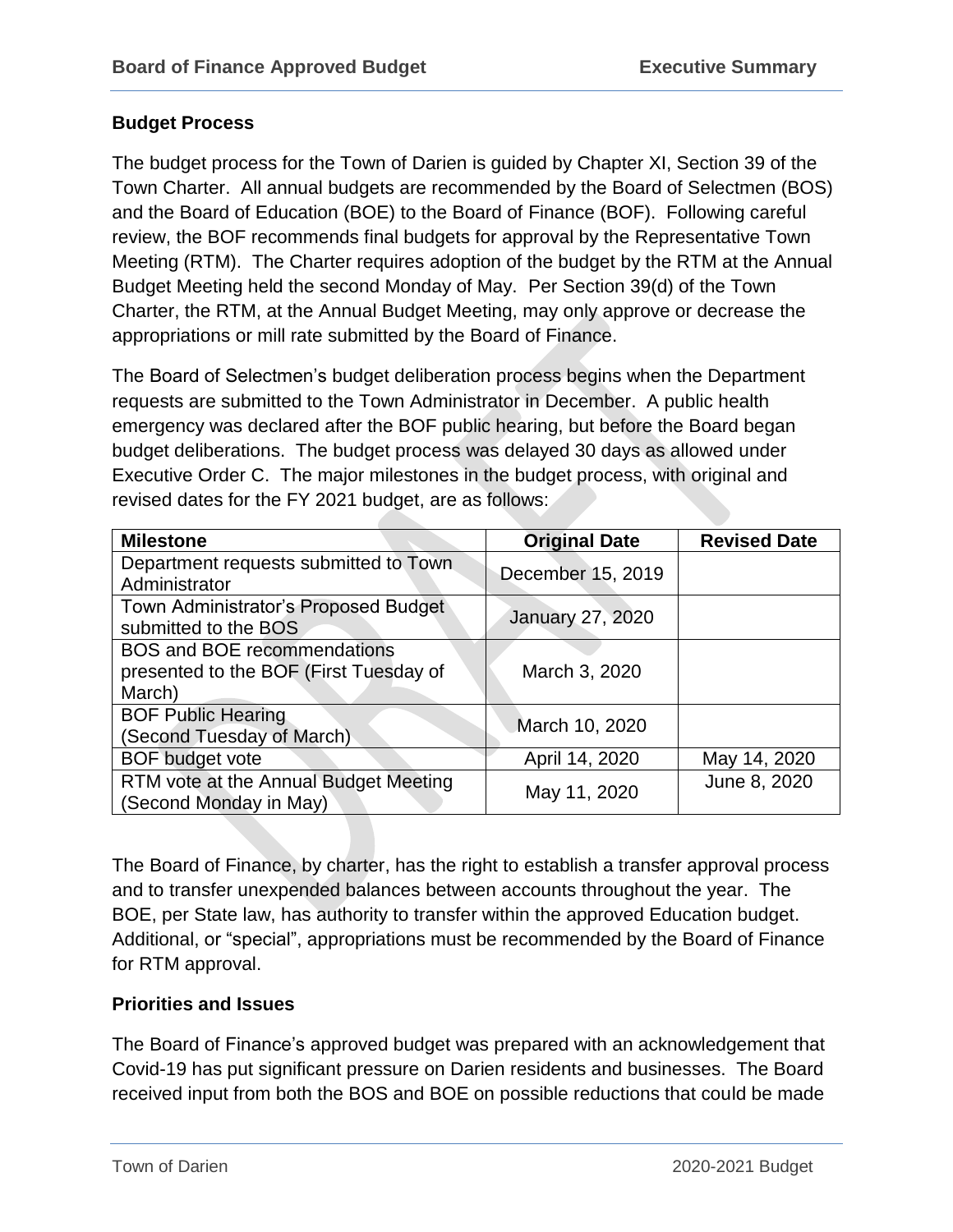to achieve either a flat mill rate or a flat tax budget while not unduly impairing town services or assets. The Board made some reductions in addition to those identified by the BOS and BOE. The BOF Approved Budget achieves a flat tax budget with a slight mill rate decrease.

#### **General Fund**

#### *Expenditures*

The General Fund is the main operating fund for the Town. The \$147.9 million BOF Approved Budget can be divided among major spending categories. The Board of Education budget accounts for \$102.5 million, the Town operations budget accounts for \$30.8 million, the debt service budget accounts for \$8.9 million, the contribution to the Library accounts for \$4.0 million, and the capital contribution accounts for \$1.7 million.

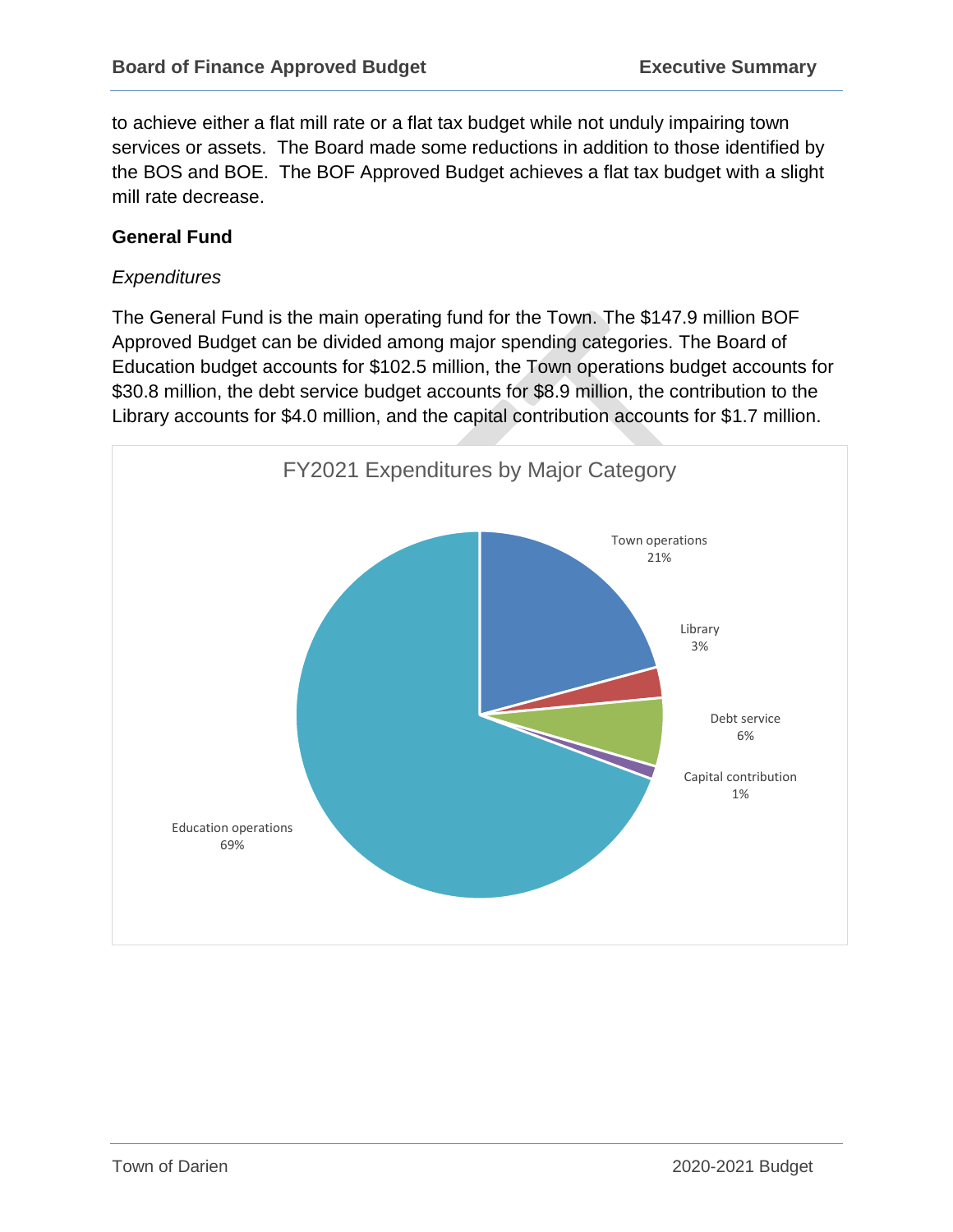The FY 2021 BOF Approved Budget of \$147,862,069 is an increase of \$2,972 from the FY 2020 Adopted budget. The budget by major category is as follows.

|                             | FY 2020<br><b>Adopted</b> | FY 2021<br><b>BOF</b><br><b>Approved</b> | \$<br>Change | %<br>Change |
|-----------------------------|---------------------------|------------------------------------------|--------------|-------------|
| Town operations             | 30,113,787                | 30,752,339                               | 638,552      | 2.12%       |
|                             |                           |                                          |              |             |
| Library                     | 3,820,120                 | 3,996,594                                | 176,474      | 4.62%       |
| <b>Education operations</b> | 100,118,409               | 102,496,378                              | 2,377,969    | 2.38%       |
| Debt service                | 10,676,549                | 8,907,545                                | (1,769,004)  | $-16.57%$   |
| Capital contribution        | 3,130,232                 | 1,709,213                                | (1,421,019)  | $-45.40%$   |
|                             | 147,859,097               | 147,862,069                              | 2,972        | 0.00%       |
|                             |                           |                                          |              |             |

# **Summary of Proposed Expenditures**

Significant adjustments to the BOS and BOE proposed expenditure budgets are.

- Town operations reduction of \$427,969 from reductions identified by the BOS (\$117,894) and the delay of funding the final three civilian dispatchers (\$310,075).
- Education operations reduction of \$1,025,156 from reductions identified by the BOE (\$468,101) and an additional general operating reduction (\$557,055).
- Debt Service reduction of \$292,447 resulting from the April 2020 refunding and the size and structure of the April 2020 new issue.
- Capital contribution reduction of \$2,729,679 resulting from:
	- o Funding certain projects through bonding (\$1,510,368)
	- o Use of capital reserve funds (\$400,000)
	- o Deferral of BOS projects (\$595,561)
	- o Deferral of BOE projects (\$223,750)

# *Revenues:*

Property taxes are the primary funding source for the General Fund. Other funding sources include intergovernmental aid, collection of supplemental and back taxes, and non-tax revenues such as the sale of permits and licenses, charges for services, investment income, and other miscellaneous revenues.

In the FY2021 BOF Approved Budget, property taxes account for \$138.0 million, license & permit fees account for \$4.1 million, charges for services account for \$2.3 million, other tax revenues account for \$1.4 million, and other miscellaneous revenues account for \$3.4 million.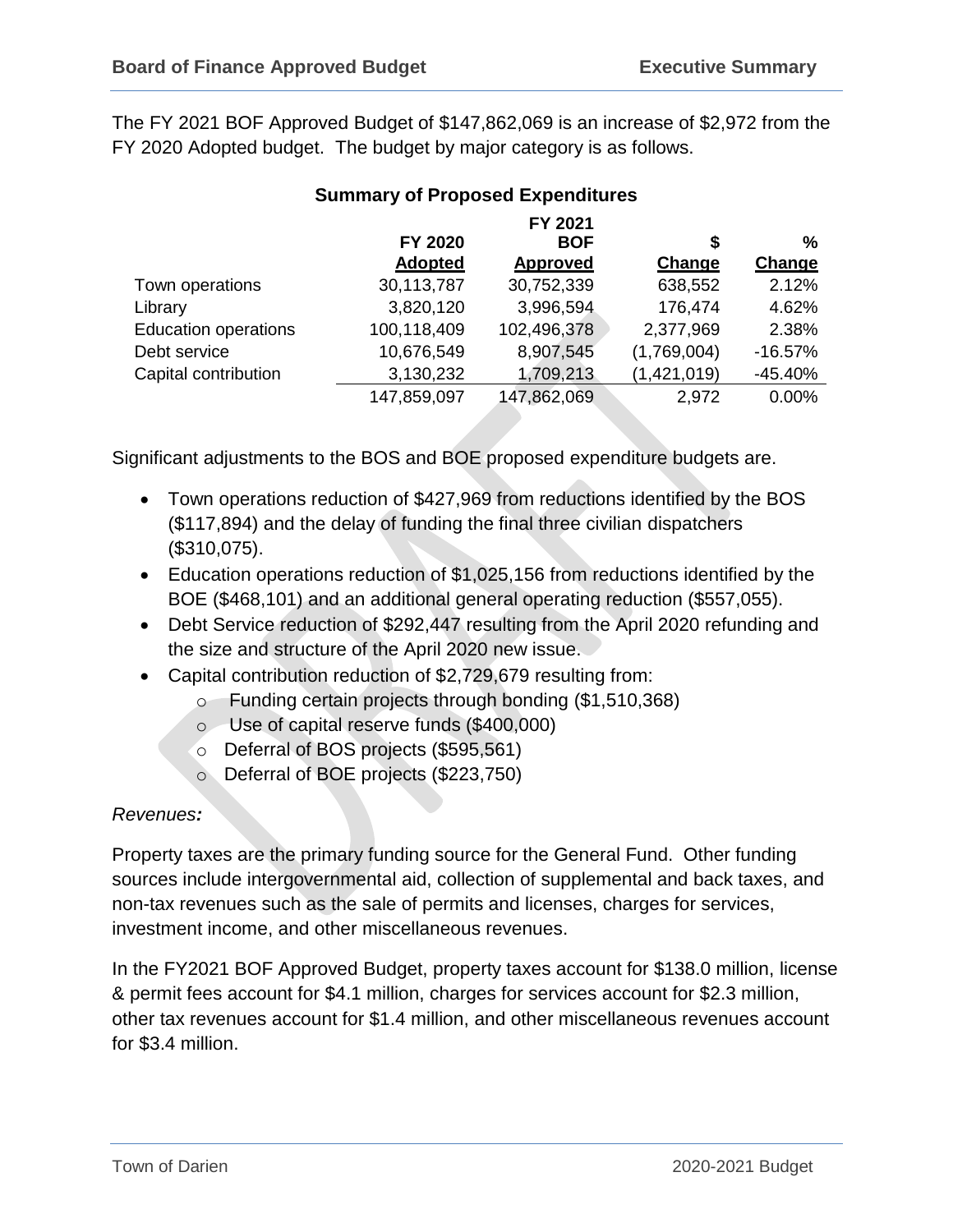

In the FY 2021 BOF Approved Budget, other revenues increase by \$2,974, 0.03%, as compared to the FY 2020 Adopted Budget. Proposed revenues were reviewed and adjusted based on estimated impacts of Covid-19 on real estate transactions, building projects and program participation. The most significant variance is in investment income. In February, the Board of Selectmen proposed a budget of \$725,001. The BOF reduced the proposed budget by \$600,000 based on recent reductions in the Fed Funds Rate. The increase in other tax revenues is a result of an increase in the budget for supplemental motor vehicle taxes.

|                        | FY 2020<br><b>Adopted</b> | FY 2021<br><b>Proposed</b> | S<br>Change | %<br>Change |
|------------------------|---------------------------|----------------------------|-------------|-------------|
| Other tax revenues     | 1,336,500                 | 1,409,000                  | 72,500      | 5.42%       |
| Licenses & permits     | 4,185,311                 | 4,097,476                  | (87, 835)   | $-2.10%$    |
| Intergovernmental aid  | 484,176                   | 494,946                    | 10,770      | 2.22%       |
| Charges for services   | 2,349,599                 | 2,322,872                  | (26, 727)   | $-1.14%$    |
| Fines & forfeits       | 45,600                    | 40,500                     | (5, 100)    | $-11.18%$   |
| Investment income      | 300,000                   | 125,001                    | (174, 999)  | $-58.33%$   |
| Miscellaneous revenues | 449,361                   | 453,876                    | 4,515       | 1.00%       |
| Transfers in           | 663,807                   | 873,657                    | 209,850     | 31.61%      |
| <b>Total</b>           | \$9,814,354               | \$9,817,328                | \$2,874     | 0.03%       |

# Revenues by major category are as follows: **Summary of Proposed Non-Current Tax Revenues**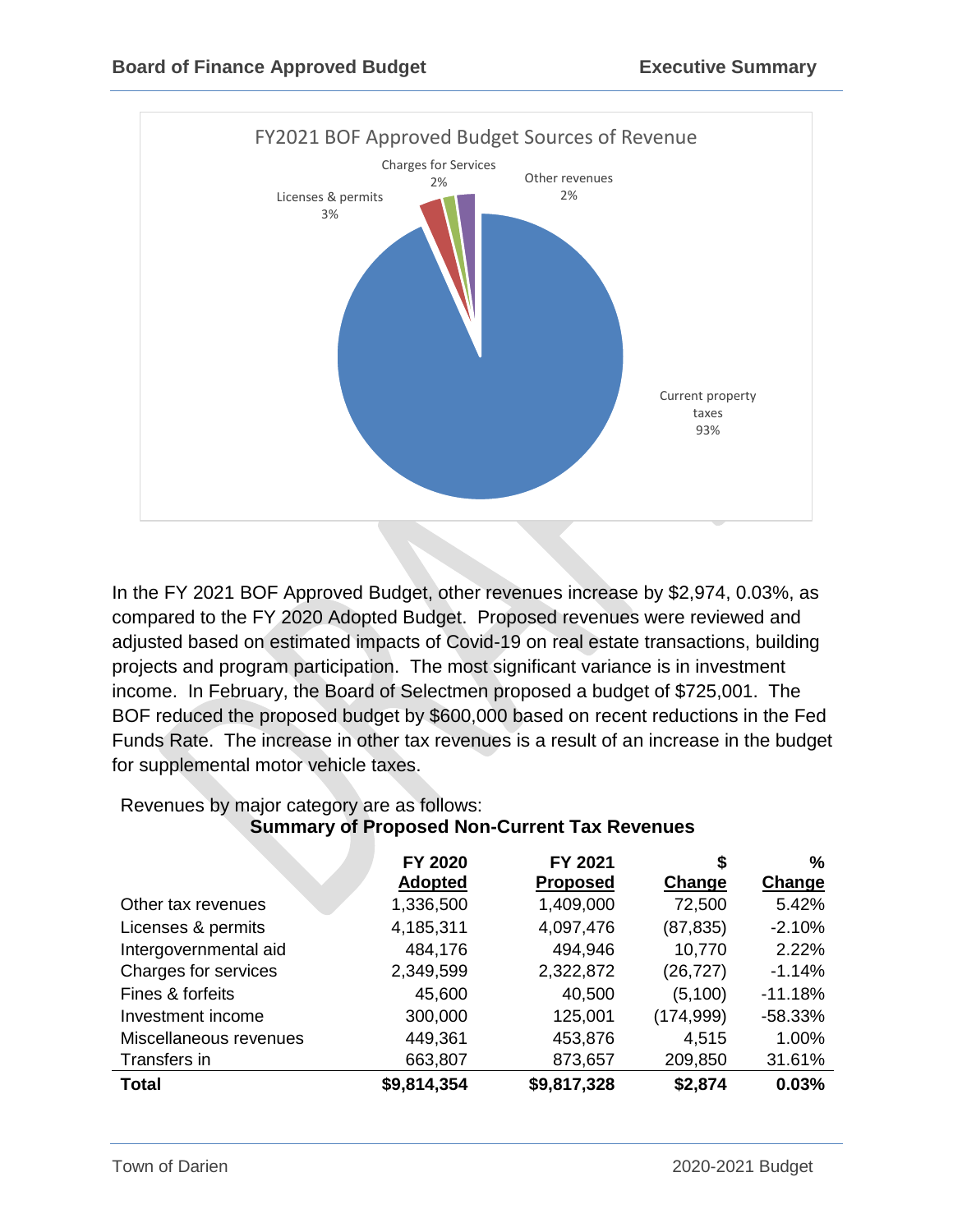The remainder of the BOF Approved Budget is funded by property taxes. In recent years the BOF has set the assumed tax collection rate based on a rolling five year average collections, less 25 basis points. Covid-19 is expected to impact tax collections, but the extent of the impact is unknown. The BOF reviewed collection rates from the last recession to determine the lowest collection rate during that time. The FY 2021 assumed collection rate of 98.911% is that lowest collection rate, less 25 basis points.

The FY 2021 approved mill rate is 16.36. This is a decrease of 0.11 mills from the current year. The mill rate is the amount of taxes that will be paid per one thousand dollars of assessed value. The Town is required to conduct a revaluation of all property every five years. Revaluation can cause a significant change in the mill rate. The table below shows historical mill rates.



# **Capital Projects**

Both the BOS and BOE identify capital needs for the next six (6) fiscal years. This allows the Town the ability to plan and budget for our needs proactively. To be considered a capital asset, an item must meet certain thresholds. The cost must exceed \$5,000 and the item must have a useful life of more than 2 years. Capital items may be funded through the Reserve for Capital & Non-Recurring Expenditures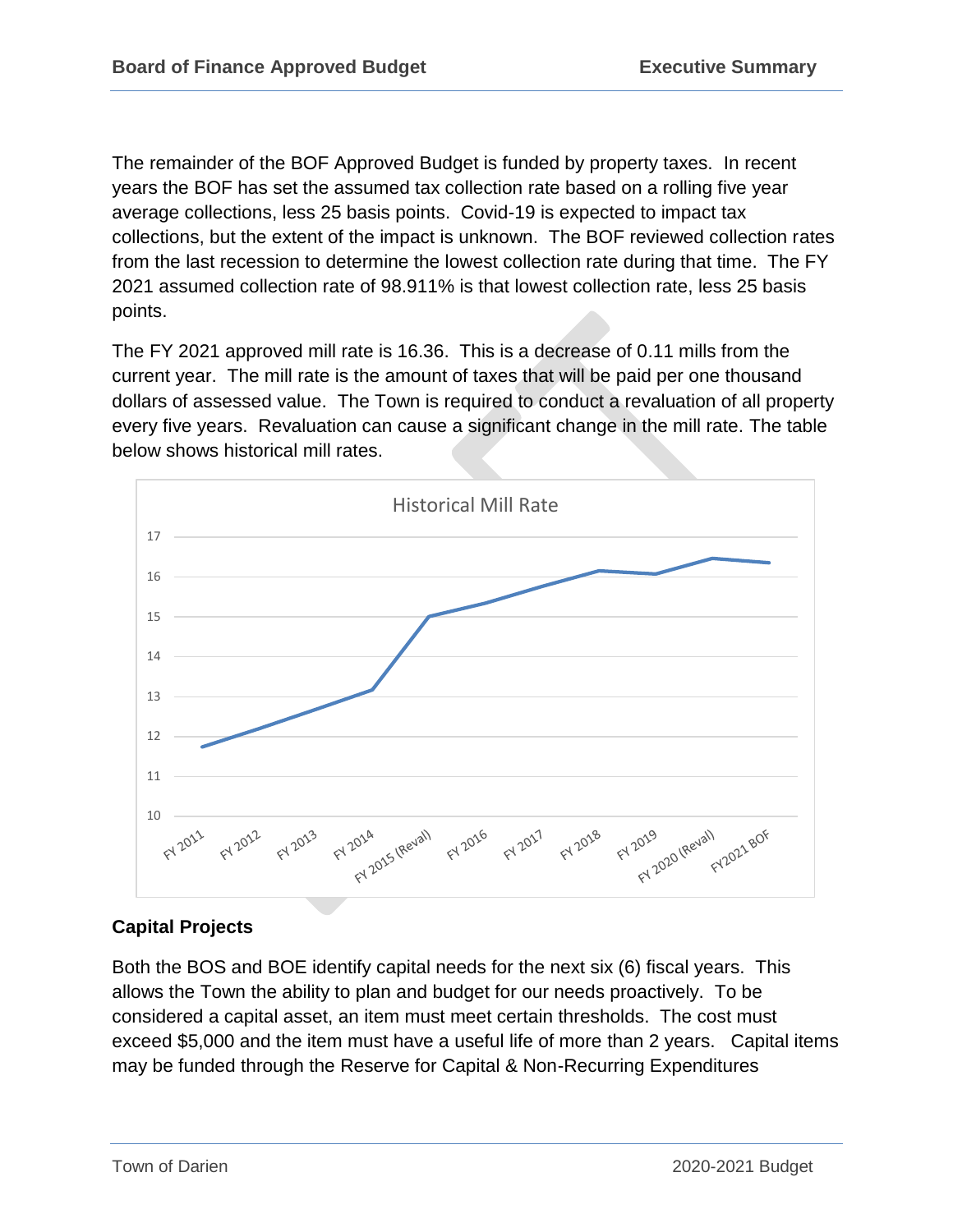(RFCNRE), bonding, transfer from the RFCNRE BOF Reserve, or special appropriation of fund balance.

The Reserve for Capital & Non-Recurring Expenditures - the Capital Fund - is the means by which the Town accounts for the majority of its long term capital program. The primary revenue source for this fund is an operating transfer from the General Fund. Therefore, any changes made to this fund do have an impact on the mill rate. Other sources of revenue for this fund include investment earnings, state grants, rental income and sale of fixed assets. The Capital Fund is a multi-year fund, where appropriations do not lapse at the end of the fiscal year. The Capital Fund is primarily used for the acquisition of capital assets, but it may also be used for major expenditures, such as Revaluation, which occurs every five years.

The total Capital Fund budget for FY 2021 is \$2,291,845. Some items in the Capital Fund are funded as reserves in order to accomplish some of the ongoing projects or purchases, while maintaining a steady mill rate. Projects of note that are proposed for funding include: Vehicle and equipment replacement for Police, Public Works and Parks & Recreation; paving; various software upgrades; camera upgrades at MMS and enhancements to the school Lockout/Lockdown system.

The BOF approved bonding for the following projects:

- Sidewalk rehabilitation
- Installation of new sidewalks
- Town Hall heating upgrades
- NFD conversion to natural gas
- Town Hall gymnasium upgrades
- Replacement of DHS tennis courts

The BOF also approved funding \$400,000 of the annual paving appropriation through a transfer from the RFCNRE BOF reserve.

# **Sewer Funds**

The Sewer Operations and Sewer Capital funds are used to account for activities related to the operation, maintenance and improvement of the Town's sewer system. These funds are self-sustaining and do not impact the mill rate.

The Sewer Operations fund is supported by sewer service charges that are set annually. Appropriations in the Sewer Operating Fund are used to maintain, repair and operate the 81 miles of sewer mains and 14 pump stations. All treatment of sewage takes place at the Stamford Water Pollution Control Facility.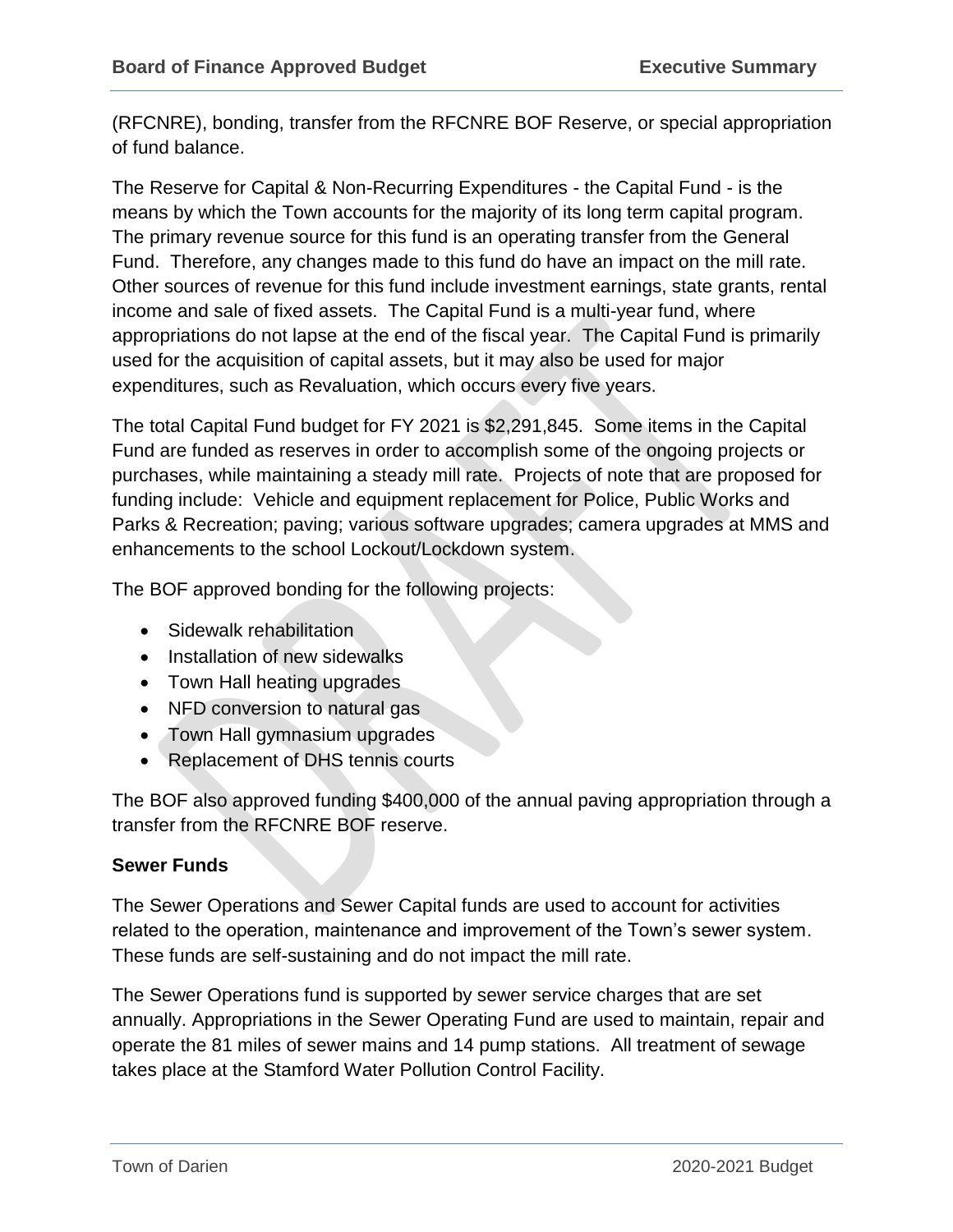The FY 2021 BOF Approved Budget provides for operation and essential maintenance of the sewer infrastructure and funds a contribution to the Sewer Capital Fund. The fees paid to Stamford are the largest single item in this budget. The FY 2021 budget assumes that there will be no increase in fees paid to Stamford. Overall this budget is showing a slight reduction from FY 2020, a result of the decreased employer cost for benefits and a decreased contribution to the Sewer Capital Fund.

The Sewer Capital Fund budget proposes to continue the funding for replacement of pumps in the sewer pump houses.

#### **Parking Funds**

The Parking Operations and Parking Capital funds are used to account for activities related to the operation, maintenance and improvement of the parking facilities located on State property at the Darien and Noroton Heights Railroad Stations and the Mechanic Street Parking Area. These funds are self-sustaining and do not impact the mill rate.

The Parking Operations fund is supported by parking permits, daily parking fees and other parking related revenues. All operating and capital expenses the Town incurs to support these services are charged to these funds.

The FY 2021 BOF Approved Budget provides for operation and essential maintenance of the parking facilities and funds a contribution to the Parking Capital fund. The FY 2021 Parking Operating budget shows a reduction of \$495,480. This is due to a reduction in the funding proposed for the Parking Capital Fund.

The proposed Parking Capital Fund budget includes funding for construction of a sidewalk in the Noroton Heights lot on the outbound (I-95/Post 53) side of the station.